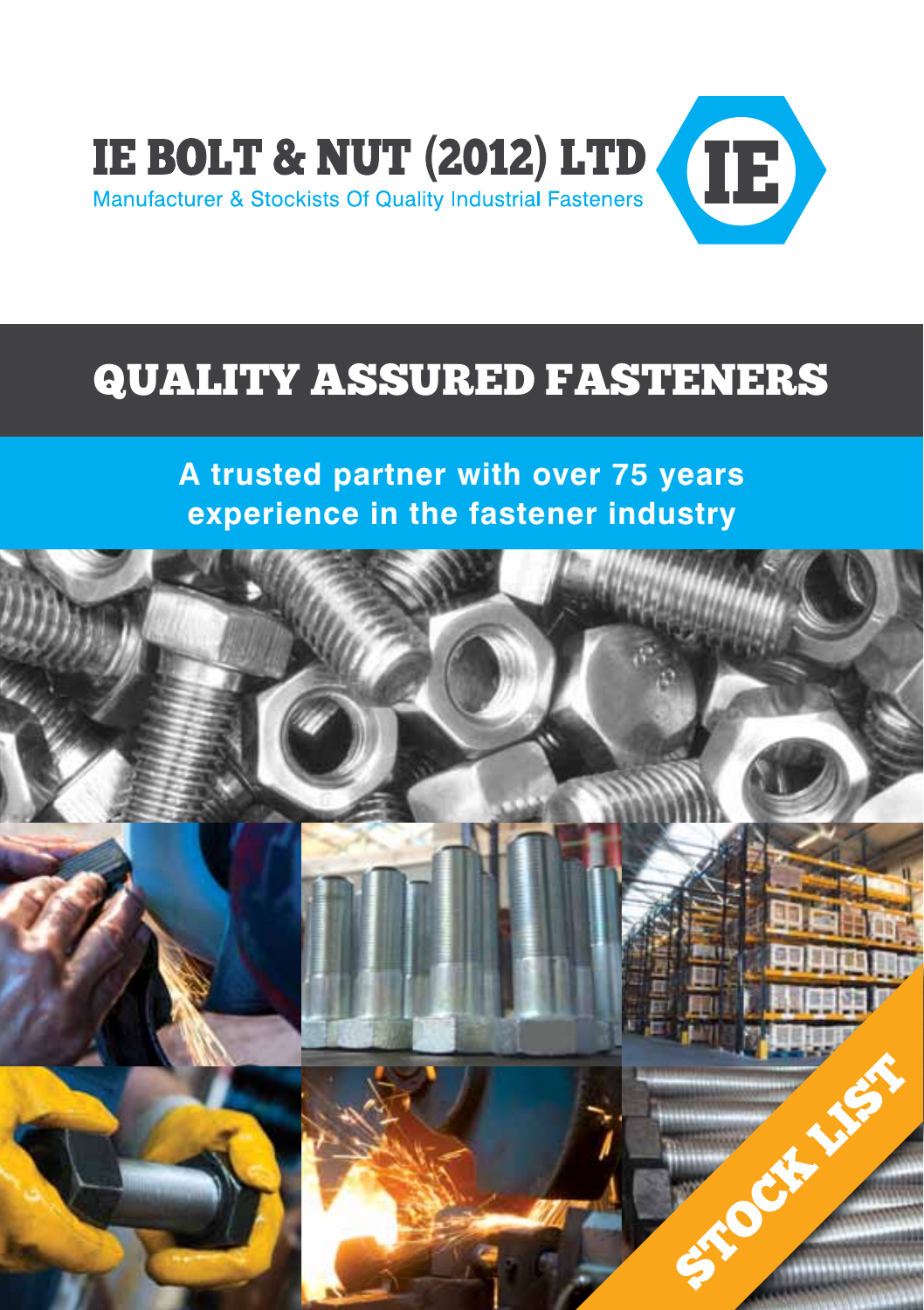# www.iebolt.co.uk

#### ABOUT US

IE Bolt & Nut **(**2012**)** LTD is a long established firm within the fastener industry, which specialises in manufacturing of both standard and non-standard bolts. All our products are manufactured in-house by our experienced team who have over 75 years of experience, enabling them to cater to any special requirements you may need.

#### PRODUCTS & SERVICES

All our products, both standard and bespoke can be supplied in a range of finishes.

- • Blanks / Bolts DIN 931 8.8, 10.9, 12.9 M12 M64
- • Blanks / Sets DIN 933 8.8, 10.9, 12.9 M12 M64
- Din 912 Cap Screws Grd 12.9
- • BS7419 8.8
- • BS1768 1963 Series Grd S / SAE 5 (ANSI B18.2.1) ½ 2"
- • BS1768 1963 Series SAE 8/10.9 (ANSI B18.2.1) ½ 2"
- • BS1083 1965 Series Grd R ½ 2"
- • Nuts
- • Washers

As well as manufacturing we also stock a large range of bolt blanks from 10mm - 64mm Grd 8.8, 10.9, 12.9. Any special requirements above 64mm can be made to order upon request. Nuts and washers are available to suit all bolts we offer.

As well as metric standard we also offer metric fine pitch, again upon request of the customer.

Imperial bolt blanks are also something we specialise in; we keep on the shelf 1/2" - 2".

- Offering UNC, UNF, BSW, • Grd R
- BSF, 8UN threads. • Grd S
- SAE 8/10.9

#### If you require a 3.1 Cert they are available for 90 per cent of our stock range upon request. We are fully ISO 9001 approved for quality control to guarantee a high quality service.

#### FINISHES

- Bright Zinc Plating (10.9 & 12.9)
- Hot Dip Galv
- Dacromet
- Geomet / Zintec
- Sheradized

#### MACHINE SHOP

- • Cutting
- Non-standard Threading
- • Drilling
- • Chamfering
- • Course and fine pitch threads
- • Bolts to a drawing
- • Tie bars
- • Shoulder bolts
- • Studding
- Machining
- Thread UNF, UNC. 8UN/14TPI, BSW, BSF, 12TPI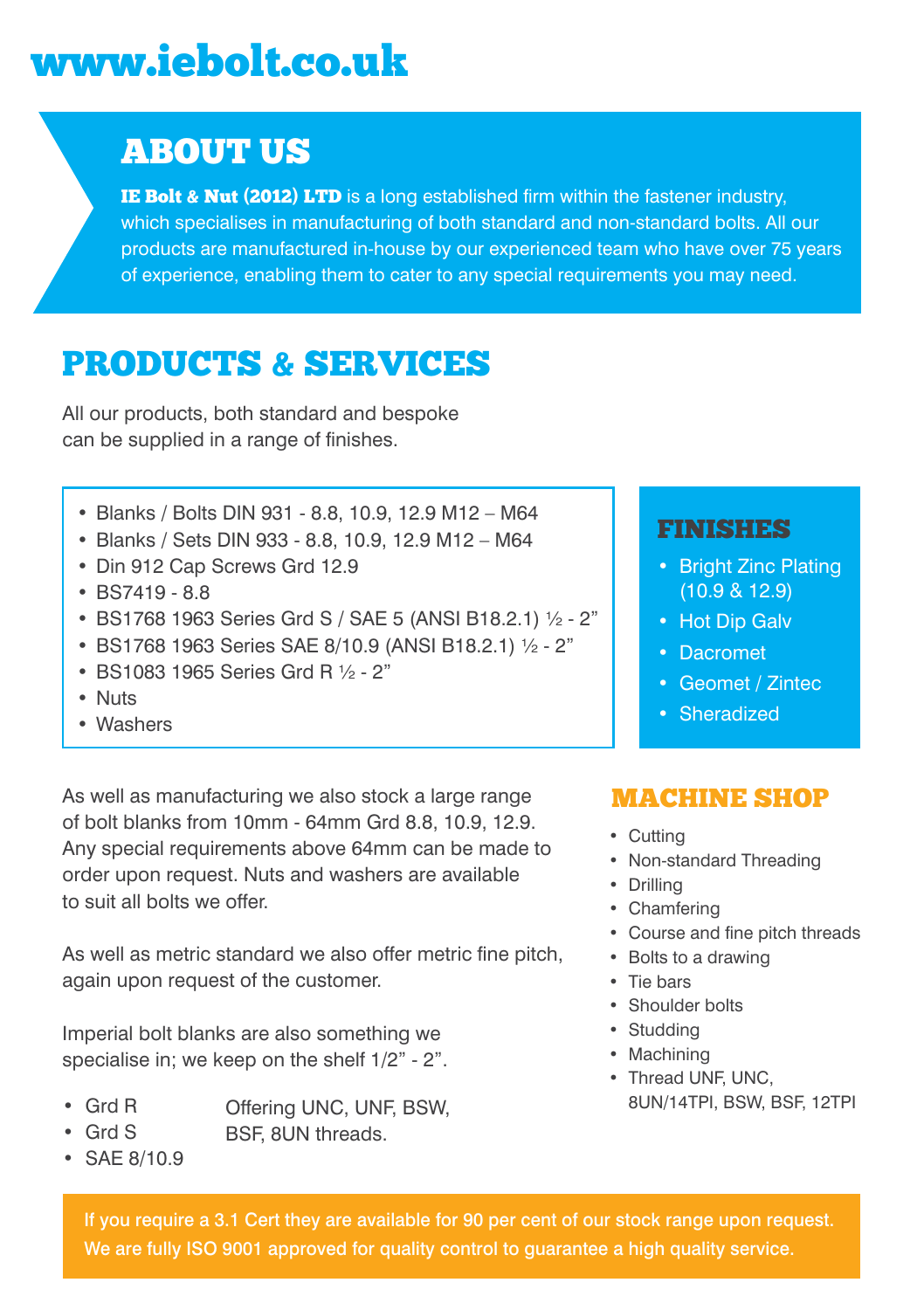# STOCK LIST **IE BOLT & NUT (2012) LTD**

| <b>Stock Code</b> | Description                           |
|-------------------|---------------------------------------|
| 88M10150BLKS      | M10 x 150 Grd 8.8 Hex Blanks Din 931  |
| 88M12200BLKS      | M12 x 200 Grd 8.8 Hex Blanks Din 931  |
| 88M12250BLKS      | M12 x 250 Grd 8.8 Hex Blanks Din 931  |
| 88M12300BLKS      | M12 x 300 Grd 8.8 Hex Blanks Din 931  |
| 88M12400BLKS      | M12 x 400 Grd 8.8 Hex Blanks Din 931  |
| 88M14300BLKS      | M14 x 300 Grd 8.8 Hex Blanks Din 931  |
| 88M16200BLKS      | M16 x 200 Grd 8.8 Hex Blanks Din 931  |
| 88M16300BLKS      | M16 x 300 Grd 8.8 Hex Blanks Din 931  |
| 88M16400BLKS      | M16 x 400 Grd 8.8 Hex Blanks Din 931  |
| 88M16500BLKS      | M16 x 500 Grd 8.8 Hex Blanks Din 931  |
| 88M16600BLKS      | M16 x 600 Grd 8.8 Hex Blanks Din 931  |
| 88M18300BLKS      | M18 x 300 Grd 8.8 Hex Blanks Din 931  |
| 88M20200BLKS      | M20 x 200 Grd 8.8 Hex Blanks Din 931  |
| 88M20250BLKS      | M20 x 250 Grd 8.8 Hex Blanks Din 931  |
| 88M20300BLKS      | M20 x 300 Grd 8.8 Hex Blanks Din 931  |
| 88M20400BLKS      | M20 x 400 Grd 8.8 Hex Blanks Din 931  |
| 88M20450BLKS      | M20 x 450 Grd 8.8 Hex Blanks Din 933  |
| 88M20500BLKS      | M20 x 500 Grd 8.8 Hex Blanks Din 931  |
| 88M20600BLKS      | M20 x 600 Grd 8.8 Hex Blanks Din 931  |
| 88M201000BLKS     | M20 x 1000 Grd 8.8 Hex Blanks Din 931 |
| 88M22200BLKS      | M22 x 200 Grd 8.8 Hex Blanks Din 931  |
| 88M22300BLKS      | M22 x 300 Grd 8.8 Hex Blanks Din 931  |
| 88M22400BLKS      | M22 x 400 Grd 8.8 Hex Blanks Din 931  |
| 88M24150BLKS      | M24 x 150 Grd 8.8 Hex Blanks Din 931  |
| 88M24200BLKS      | M24 x 200 Grd 8.8 Hex Blanks Din 931  |
| 88M24300BLKS      | M24 x 300 Grd 8.8 Hex Blanks Din 931  |
| 88M24400BLKS      | M24 x 400 Grd 8.8 Hex Blanks Din 931  |
| 88M24600BLKS      | M24 x 600 Grd 8.8 Hex Blanks Din 931  |
| 88M 24640BLKS     | M24 x 640 Grd 8.8 Hex Blanks Din 931  |
| 88M241000BLKS     | M24 x 1000 Grd 8.8 Hex Blanks Din 931 |
| 88M27200BLKS      | M27 x 200 Grd 8.8 Hex Blanks Din 931  |
| 88M27300BLKS      | M27 x 300 Grd 8.8 Hex Blanks Din 931  |
| 88M27500BLKS      | M27 x 500 Grd 8.8 Hex Blanks Din 931  |
| 88M30140BLKS      | M30 x 140 Grd 8.8 Hex Blanks Din 931  |
| 88M30150BLKS      | M30 x 150 Grd 8.8 Hex Blanks Din 931  |
| 88M30200BLKS      | M30 x 200 Grd 8.8 Hex Blanks Din 931  |
| 88M30250BLKS      | M30 x 250 Grd 8.8 Hex Blanks Din 931  |
| 88M30300BLKS      | M30 x 300 Grd 8.8 Hex Blanks Din 931  |
| 88M30400BLKS      | M30 x 400 Grd 8.8 Hex Blanks Din 931  |
| 88M30600BLKS      | M30 x 600 Grd 8.8 Hex Blanks Din 931  |
| 88M30650BLKS      | M30 x 650 Grd 8.8 Hex Blanks Din 931  |
| 88M30800BLKS      | M30 x 800 Grd 8.8 Hex Blanks Din 931  |
| 88M301000BLKS     | M30 x 1000 Grd 8.8 Hex Blanks Din 931 |
| 88M33150BLKS      | M33 x 150 Grd 8.8 Hex Blanks Din 931  |

| <b>Stock Code</b> | Description                           |
|-------------------|---------------------------------------|
| 88M33200BLKS      | M33 x 200 Grd 8.8 Hex Blanks Din 931  |
| 88M33250BLKS      | M33 x 250 Grd 8.8 Hex Blanks Din 931  |
| 88M33300BLKS      | M33 x 300 Grd 8.8 Hex Blanks Din 931  |
| 88M33450BLKS      | M33 x 450 Grd 8.8 Hex Blanks Din 931  |
| 88M33500BLKS      | M33 x 500 Grd 8.8 Hex Blanks Din 931  |
| 88M33600BLKS      | M33 x 600 Grd 8.8 Hex Blanks Din 931  |
| 88M36150BLKS      | M36 x 150 Grd 8.8 Hex Blanks Din 931  |
| 88M36160BLKS      | M36 x 160 Grd 8.8 Hex Blanks Din 931  |
| 88M36200BLKS      | M36 x 200 Grd 8.8 Hex Blanks Din 931  |
| 88M36250BLKS      | M36 x 250 Grd 8.8 Hex Blanks Din 931  |
| 88M36300BLKS      | M36 x 300 Grd 8.8 Hex Blanks Din 931  |
| 88M36400BLKS      | M36 x 400 Grd 8.8 Hex Blanks Din 931  |
| 88M36500BLKS      | M36 x 500 Grd 8.8 Hex Blanks Din 931  |
| 88M36600BLKS      | M36 x 600 Grd 8.8 Hex Blanks Din 931  |
| 88M361000BLKS     | M36 x 1000 Grd 8.8 Hex Blanks Din 931 |
| 88M39200BLKS      | M39 x 200 Grd 8.8 Hex Blanks Din 931  |
| 88M39300BLKS      | M39 x 300 Grd 8.8 Hex Blanks Din 931  |
| 88M39400BLKS      | M39 x 400 Grd 8.8 Hex Blanks Din 931  |
| 88M39500BLKS      | M39 x 500 Grd 8.8 Hex Blanks Din 931  |
| 88M39600BLKS      | M39 x 600 Grd 8.8 Hex Blanks Din 931  |
| 88M42150BLKS      | M42 x 150 Grd 8.8 Hex Blanks Din 931  |
| 88M42200BLKS      | M42 x 200 Grd 8.8 Hex Blanks Din 931  |
| 88M42250BLKS      | M42 x 250 Grd 8.8 Hex Blanks Din 931  |
| 88M42300BLKS      | M42 x 300 Grd 8.8 Hex Blanks Din 931  |
| 88M42400BLKS      | M42 x 400 Grd 8.8 Hex Blanks Din 931  |
| 88M42600BLKS      | M42 x 600 Grd 8.8 Hex Blanks Din 931  |
| 88M45150BLKS      | M45 x 150 Grd 8.8 Hex Blanks Din 931  |
| 88M45200BLKS      | M45 x 200 Grd 8.8 Hex Blanks Din 931  |
| 88M45300BLKS      | M45 x 300 Grd 8.8 Hex Blanks Din 931  |
| 88M45500BLKS      | M45 x 500 Grd 8.8 Hex Blanks Din 931  |
| 88M45600BLKS      | M45 x 600 Grd 8.8 Hex Blanks Din 931  |
| 88M48150BLKS      | M48 x 150 Grd 8.8 Hex Blanks Din 931  |
| 88M48250BLKS      | M48 x 250 Grd 8.8 Hex Blanks Din 931  |
| 88M48300BLKS      | M48 x 300 Grd 8.8 Hex Blanks Din 931  |
| 88M48400BLKS      | M48 x 400 Grd 8.8 Hex Blanks Din 931  |
| 88M48500BLKS      | M48 x 500 Grd 8.8 Hex Blanks Din 931  |
| 88M52200BLKS      | M52 x 200 Grd 8.8 Hex Blanks Din 931  |
| 88M52400BLKS      | M52 x 400 Grd 8.8 Hex Blanks Din 931  |
| 88M52500BLKS      | M52 x 500 Grd 8.8 Hex Blanks Din 931  |
| 88M52600BLKS      | M52 x 600 Grd 8.8 Hex Blanks Din 931  |
| 88M56300BLKS      | M56 x 300 Grd 8.8 Hex Blanks Din 931  |
| 88M64300BLKS      | M64 x 300 Grd 8.8 Hex Blanks Din 931  |
| 88M64400BLKS      | M64 x 400 Grd 8.8 Hex Blanks Din 931  |
| 88M64600BLKS      | M64 x 600 Grd 8.8 Hex Blanks Din 931  |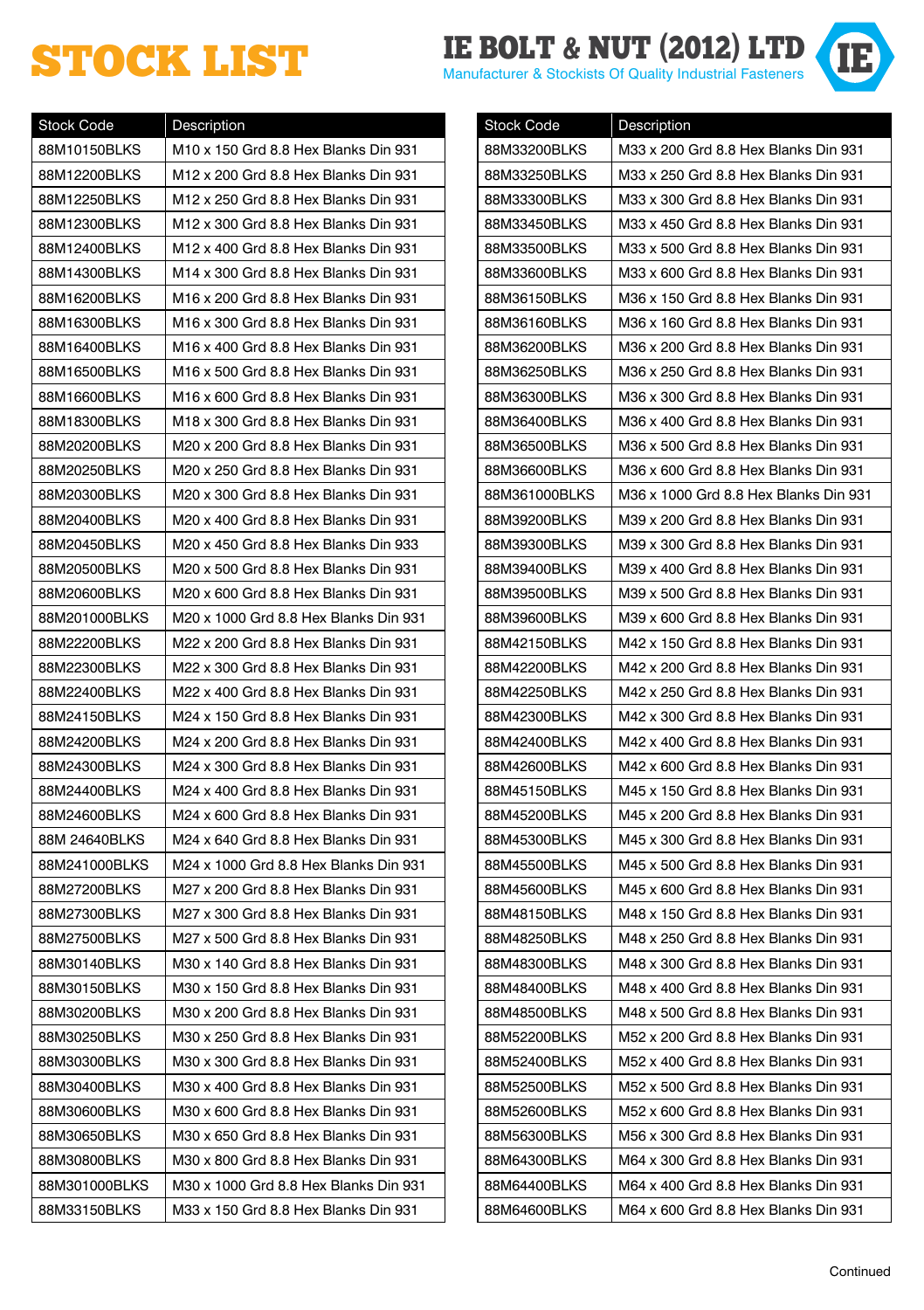# www.iebolt.co.uk

| <b>Stock Code</b> | Description                           |
|-------------------|---------------------------------------|
| 109M14200BLKS     | M14 x 200 Grd 10.9 Hex Blanks Din 931 |
| 109M16150BLKS     | M16 x 150 Grd 10.9 Hex Blanks Din 931 |
| 109M16200BLKS     | M16 x 200 Grd 10.9 Hex Blanks Din 931 |
| 109M16250BLKS     | M16 x 250 Grd 10.9 Hex Blanks Din 931 |
| 109M16300BLKS     | M16 x 300 Grd 10.9 Hex Blanks Din 931 |
| 109M18300BLKS     | M18 x 300 Grd 10.9 Hex Blanks Din 931 |
| 109M20150BLKS     | M20 x 150 Grd 10.9 Hex Blanks Din 931 |
| 109M20180BOLTS    | M20 x 180 Grd 10.9 Hex Bolts Din 931  |
| 109M20200BLKS     | M20 x 200 Grd 10.9 Hex Blanks Din 931 |
| 109M20300BLKS     | M20 x 300 Grd 10.9 Hex Blanks Din 931 |
| 109M20400BLKS     | M20 x 400 Grd 10.9 Hex Blanks Din 931 |
| 109M221OOBLKS     | M22 x 100 Grd 10.9 Hex Blanks Din 931 |
| 109M22300BLKS     | M22 x 300 Grd 10.9 Hex Blanks Din 931 |
| 109M24100BOLTS    | M24 x 100 Grd 10.9 Hex Bolts Din 931  |
| 109M24150BLKS     | M24 x 150 Grd 10.9 Hex Blanks Din 931 |
| 109M24200BLKS     | M24 x 200 Grd 10.9 Hex Blanks Din 931 |
| 109M24300BLKS     | M24 x 300 Grd 10.9 Hex Blanks Din 931 |
| 109M24400BLKS     | M24 x 400 Grd 10.9 Hex Blanks Din 931 |
| 109M24600BLKS     | M24 x 600 Grd 10.9 Hex Blanks Din 931 |
| 109M27150BLKS     | M27 x 150 Grd 10.9 Hex Blanks Din 931 |
| 109M27300BLKS     | M27 x 300 Grd 10.9 Hex Blanks Din 931 |
| 109M27500BLKS     | M27 x 500 Grd 10.9 Hex Blanks Din 931 |
| 109M30150BLKS     | M30 x 150 Grd 10.9 Hex Blanks Din 931 |
| 109M30160BOLT     | M30 x 160 Grd 10.9 Hex Bolts Din 931  |
| 109M30200BLKS     | M30 x 200 Grd 10.9 Hex Blanks Din 931 |
| 109M30300BLKS     | M30 x 300 Grd 10.9 Hex Blanks Din 931 |
| 109M30400BLKS     | M30 x 400 Grd 10.9 Hex Blanks Din 931 |
| 109M30600BLKS     | M30 x 600 Grd 10.9 Hex Blanks Din 931 |
| 109M33150BLKS     | M33 x 150 Grd 10.9 Hex Blanks Din 931 |
| 109M33200BLKS     | M33 x 200 Grd 10.9 Hex Blanks Din 931 |
| 109M33250BLKS     | M33 x 250 Grd 10.9 Hex Blanks Din 931 |
| 109M33300BLKS     | M33 x 300 Grd 10.9 Hex Blanks Din 931 |
| 109M33400BLKS     | M33 x 400 Grd 10.9 Hex Blanks Din 931 |
| 109M33500BLKS     | M33 x 500 Grd 10.9 Hex Blanks Din 931 |
| 109M36150BLKS     | M36 x 150 Grd 10.9 Hex Blanks Din 931 |
| 109M36200BLKS     | M36 x 200 Grd 10.9 Hex Blanks Din 931 |
| 109M36300BLKS     | M36 x 300 Grd 10.9 Hex Blanks Din 931 |
| 109M36400BLKS     | M36 x 400 Grd 10.9 Hex Blanks Din 931 |
| 109M36600BLKS     | M36 x 600 Grd 10.9 Hex Blanks Din 931 |
| 109M39250BLKS     | M39 x 250 Grd 10.9 Hex Blanks Din 931 |
| 109M39500BLKS     | M39 x 500 Grd 10.9 Hex Blanks Din 931 |
| 109M42120BLKS     | M42 x 120 Grd 10.9 Hex Blanks Din 931 |
| 109M42150BLKS     | M42 x 150 Grd 10.9 Hex Blanks Din 931 |
| 109M42200BLKS     | M42 x 200 Grd 10.9 Hex Blanks Din 931 |
| 109M42250BLKS     | M42 x 250 Grd 10.9 Hex Blanks Din 931 |
| 109M42300BLKS     | M42 x 300 Grd 10.9 Hex Blanks Din 931 |

| <b>Stock Code</b> | Description                           |
|-------------------|---------------------------------------|
| 109M42400BLKS     | M42 x 400 Grd 10.9 Hex Blanks Din 931 |
| 109M45300BLKS     | M45 x 300 Grd 10.9 Hex Blanks Din 931 |
| 109M481OOBLKS     | M48 x 100 Grd 10.9 Hex Blanks Din 931 |
| 109M48150BLKS     | M48 x 150 Grd 10.9 Hex Blanks Din 931 |
| 109M48200BLKS     | M48 x 200 Grd 10.9 Hex Blanks Din 931 |
| 109M48300BLKS     | M48 x 300 Grd 10.9 Hex Blanks Din 931 |
| 109M48400BLKS     | M48 x 400 Grd 10.9 Hex Blanks Din 931 |
| 109M48500BLKS     | M48 x 500 Grd 10.9 Hex Blanks Din 931 |
| 109M52400BLKS     | M52 x 400 Grd 10.9 Hex Blanks Din 931 |
| 109M56400BLKS     | M56 x 400 Grd 10.9 Hex Blanks Din 931 |
| 109M64400BLKS     | M64 x 400 Grd 10.9 Hex Blanks Din 931 |
|                   |                                       |
| 129M16200BLKS     | M16 x 200 Grd 12.9 Hex Blanks Din 931 |
| 129M16300BLKS     | M16 x 300 Grd 12.9 Hex Blanks Din 931 |
| 129M18300BLKS     | M18 x 300 Grd 12.9 Hex Blanks Din 931 |
| 129M20200BLKS     | M20 x 200 Grd 12.9 Hex Blanks Din 931 |
| 129M20300BLKS     | M20 x 300 Grd 12.9 Hex Blanks Din 931 |
| 129M22200BLKS     | M22 x 200 Grd 12.9 Hex Blanks Din 931 |
| 129M22300BLKS     | M22 x 300 Grd 12.9 Hex Blanks Din 931 |
| 129M24200BLKS     | M24 x 200 Grd 12.9 Hex Blanks Din 931 |
| 129M24300BLKS     | M24 x 300 Grd 12.9 Hex Blanks Din 931 |
| 129M24400BLKS     | M24 x 400 Grd 12.9 Hex Blanks Din 931 |
| 129M27300BLKS     | M27 x 300 Grd 12.9 Hex Blanks Din 931 |
| 129M30200BLKS     | M30 x 200 Grd 12.9 Hex Blanks Din 931 |
| 129M30300BLKS     | M30 x 300 Grd 12.9 Hex Blanks Din 931 |
| 129M33200BLKS     | M33 x 200 Grd 12.9 Hex Blanks Din 931 |
| 129M33300BLKS     | M33 x 300 Grd 12.9 Hex Blanks Din 931 |
| 129M36200BLKS     | M36 x 200 Grd 12.9 Hex Blanks Din 931 |
| 129M36300BLKS     | M36 x 300 Grd 12.9 Hex Blanks Din 931 |
| 129M42300BLKS     | M42 x 300 Grd 12.9 Hex Blanks Din 931 |
|                   |                                       |
| S1206BLKS         | 1/2 x 6 SAE 5/S Hex Blanks BS1768     |
| S1212BLKS         | 1/2 x 12 SAE5/S Hex Blanks BS1768     |
| S5808BLKS         | 5/8 x 8 SAE 5/S Hex Blanks BS1768     |
| S5812BLKS         | 5/8 x 12 SAE 5/S Hex Blanks BS1768    |
| S3408BLKS         | 3/4 x 8 SAE 5/S Hex Blanks BS1768     |
| S3412BLKS         | 3/4 x 12 SAE 5/S Hex Blanks BS1768    |
| S7806BLKS         | 7/8 x 6 SAE 5/S Hex Blanks BS1768     |
| S7808BLKS         | 7/8 x 8 SAE 5/S Hex Blanks BS1768     |
| S7812BLKS         | 7/8 x 12 SAE 5/S Hex Blanks BS1768    |
| 5106BLK5          | 1 x 6 SAE 5/5 Hex Blanks BS1768       |
| 5108BLK5          | 1 x 8 SAE 5/5 Hex Blanks BS1768       |
| 5112BLK5          | 1 x 12 SAE 5/5 Hex Blanks BS1768      |
| S11806BLKS        | 1.1/8 x 6 SAE 5/S Hex Blanks BS1768   |
| S11808            | 1.1/8 x 8 Grade S Hex Blanks BS1768   |
| S11812BLKS        | 1.1/8 x 12 SAE 5/S Hex Blanks BS1768  |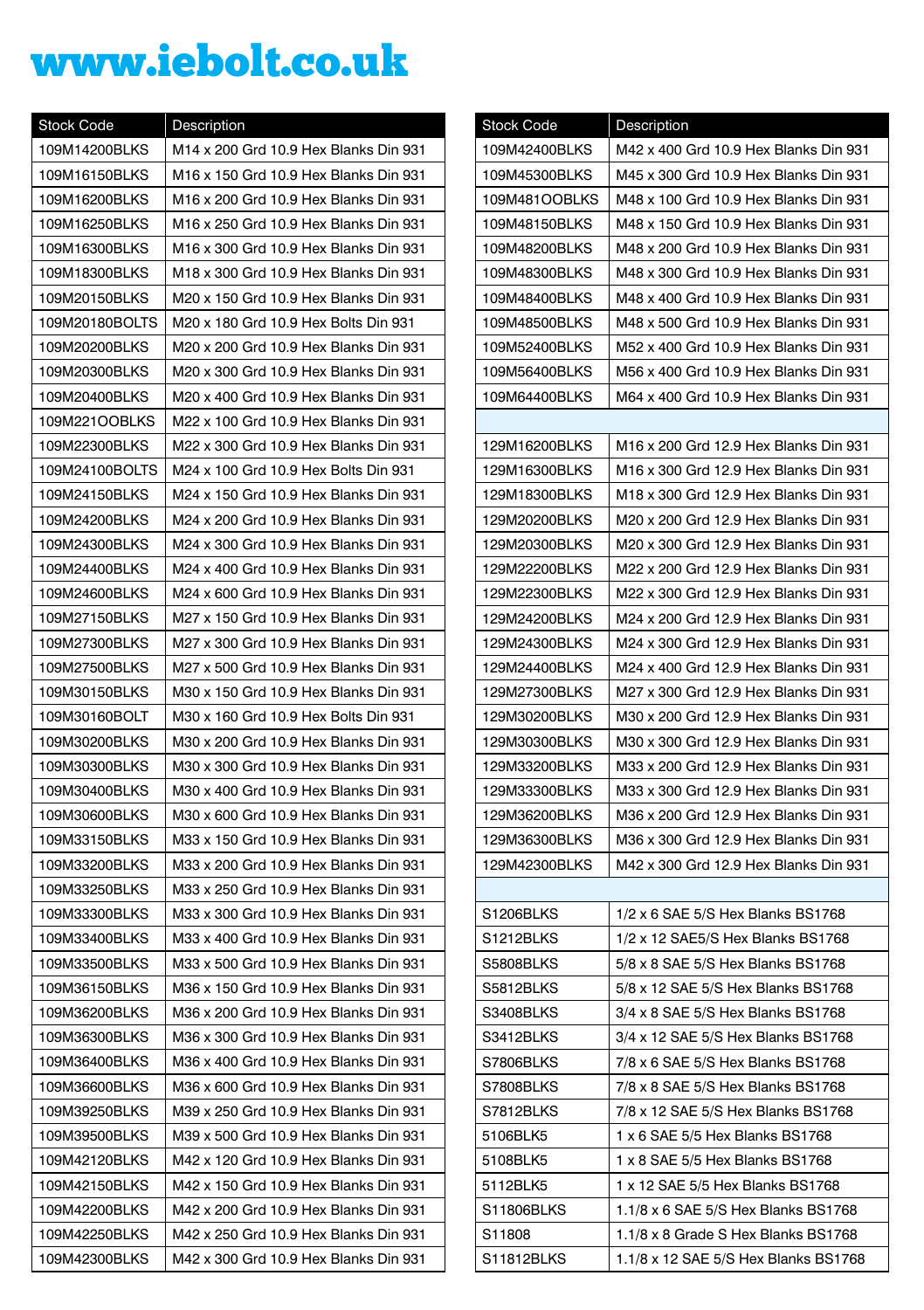# **STOCK LIST IS A NUT (2012) LTD**

| <b>Stock Code</b> | Description                            |
|-------------------|----------------------------------------|
| S11408BLKS        | 1.1/4 x 8 SAE 5/S Hex Blanks BS1768    |
| S11412BLKS        | 1.1/4 x 12 SAE 5/S Hex Blanks BS1768   |
| 511206BLK5        | 1.1/2 x 6 SAE 5/5 Hex Blanks BS1768    |
| 511208BLK5        | 1.1/2 x 8 SAE 5/5 Hex Blanks BS1768    |
| 511212BLK5        | 1.1/2 x 12 SAE 5/5 Hex Blanks BS1768   |
| S208BLKS          | 2 x 8 SAE 5/S Hex Blanks BS1768        |
| S212BLKS          | 2 x 12 SAE 5/S Hex Blanks BS1768       |
|                   |                                        |
| SAE85808BLKS      | 5/8 x 8 SAE 8/10.9 Hex Blanks          |
| SAE85812BLKS      | 5/8 x 12 SAE 8/10.9 Hex Blanks         |
| SAE83408BLKS      | 3/4 x 8 SAE 8/10.9 Hex Blanks          |
| SAE83412BLKS      | 3/4 x 12 SAE 8/10.9 Hex Blanks         |
| SAE87808BLKS      | 7/8 x 8 SAE 8/10.9 Hex Blanks          |
| SAE87812BLKS      | 7/8 x 12 SAE 8/10.9 Hex Blanks         |
| SAE8108BLKS       | 1 x 8 SAE 8/10.9 Hex Blanks            |
| SAE8112BKLKS      | 1 x 12 SAE 8/ 10.9 Hex Blanks          |
| SAE811808BLKS     | 1.1/8 x 8 SAE 8/10.9 Hex Blanks        |
| SAE811812BLKS     | 1.1/8 x 12 SAE 8/10.9 Hex Blanks       |
| SAE811408BLKS     | 1.1/4 x 8 SAE 8/10.9 Hex Blanks        |
| SAE811412BLKS     | 1.1/4 x 12 SAE 8/10.9 Hex Blanks       |
| SAE811208BLKS     | 1.1/2 x 8 SAE 8/10.9 Hex Blanks        |
| SAE811212BLKS     | 1.1/2 x 12 SAE 8/10.9 Hex Blanks       |
|                   |                                        |
| R1206BLK5         | 1/2 x 6 Grade R Hex Blanks BS1083      |
| <b>R5808BLK5</b>  | 5/8 x 8 Grade R Hex Blank BS1083       |
| R5812BLK5         | 5/8 x 12 Grade R Hex Blank BS1083      |
| R3406BLK5         | 3/4 x 6 Grade R Hex Blanks BS1083      |
| R3408BLK5         | 3/4 x 8 Grade R Hex Blank BS1083       |
| R3412BLK5         | 3/4 x 12 Grade R Hex Blank BS1083      |
| <b>R7808BLK5</b>  | 7/8 x 8 Grade R Hex Blank BS1083       |
| R7810BLKS         | 7/8 x 10 Grade R Hex Blanks BS1083     |
| R7812BLK5         | 7/8 x 12 Grade R Hex Blank BS1083      |
| R108BLK5          | 1 x 8 Grade R Hex Blank BS1083         |
| R110BLK5          | 1 x 10 Grade R Hex Blank BS1083        |
| R112BLK5          | 1 x 12 Grade R Hex Blank BS1083        |
| R11808BLK5        | 1 1/8 x 8 Grade R Hex Blank BS1083     |
| R11812BLK5        | 1 1/8 x 12 Grade R Hex Blank BS1083    |
| R11408BLK5        | 1 1/4 x 8 Grade R Hex Blank BS1083     |
| R11412BLKS        | 1 1/4 x 12 Grade R Hex Blank BS1083    |
| R11208BLK5        | 1 1/2 x 8 Grade R Hex Blank BS1083     |
| R11212BLK5        | 1 1/2 x 12 Grade R Hex Blank BS1083    |
|                   |                                        |
| BAR88M123000      | M12 x 3000 Rnd Bar Grd 8.8- Bright B7  |
| BAR88M163000      | M16 x 3000 Rnd Bar Grd 8.8- Bright B7  |
| BAR88M203000      | M20 x 3000 Rnd Bar Grd 8.8 - Bright B7 |

| <b>Stock Code</b> | Description                             |
|-------------------|-----------------------------------------|
| BOLTS88M24160     | M24 x 160 Grd 8.8 Hex Bolts Din 931     |
| BOLTS88M24200     | M24 x 200 Grd 8.8 Hex Bolts Din 931     |
| BOLTS88M24250     | M24 x 250 Grd 8.8 Hex Bolts Din 931     |
| BOLTS88M24280     | M24 x 280 Grd 8.8 Hex Bolts Din 931     |
| BOLTS88M24360     | M24 x 360 Grd 8.8 Hex Bolts Din 931     |
| BOLTS88M27160     | M27 x 160 Grd 8.8 Hex Bolts Din 931     |
| BOLTS88M27200     | M27 x 200 Grd 8.8 Hex Bolts Din 931     |
| BOLTS88M27240     | M27 x 240 Grd 8.8 Hex Bolts Din 931     |
| BOLTS88M30140     | M30 x 140 Grd 8.8 Hex Bolts Din 931     |
| BOLTS88M30160     | M30 x 160 Grd 8.8 Hex Bolts Din 931     |
| BOLTS88M30180     | M30 x 180 Grd 8.8 Hex Bolts Din 931     |
| BOLTS88M30200     | M30 x 200 Grd 8.8 Hex Bolts Din 931     |
| BOLTS88M30220     | M30 x 220 Grd 8.8 Hex Bolts Din 931     |
| BOLTS88M30240     | M30 x 240 Grd 8.8 Hex Bolts Din 931     |
| BOLTS88M30250     | M30 x 250 Grd 8.8 Hex Bolts Din 931     |
| BOLTS88M30260     | M30 x 260 Grd 8.8 Hex Bolts Din 931     |
| BOLTS88M30280     | M30 x 280 Grd 8.8 Hex Bolts Din 931     |
| BOLTS88M30300     | M30 x 300 Grd 8.8 Hex Bolts Din 931     |
| BOLTS88M30390     | M30 x 390 Grd 8.8 Hex Bolts Din 931     |
| BOLTS88M30400     | M30 x 400 Grd 8.8 Hex Bolts Din 931     |
| BOLTS88M33120     | M33 x 120 Grd 8.8 Hex Bolts Din 931     |
| BOLTS88M36140     | M36 x 140 Grd 8.8 Hex Bolts Din 931     |
| BOLTS88M36160     | M36 x 160 Grd 8.8 Hex Bolts Din 931     |
| BOLTS88M36180     | M36 x 180 Grd 8.8 Hex Bolts Din 931     |
| BOLTS88M36200     | M36 x 200 Grd 8.8 Hex Bolts Din 931     |
| BOLTS88M36220     | M36 x 220 Grd 8.8 Hex Bolts Din 931     |
| BOLTS88M36240     | M36 x 240 Grd 8.8 Hex Bolts Din 931 BZP |
| BOLTS88M36260     | M36 x 260 Grd 8.8 Hex Bolts Din 931     |
| BOLTS88M36300     | M36 x 300 Grd 8.8 Hex Bolts Din 931     |
| BOLTS88M42150     | M42 x 150 Grd 8.8 Hex Bolts Din 931     |
| BOLTS88M42200     | M42 x 200 Grd 8.8 Hex Bolts Din 931     |
| BOLTS88M42250     | M42 x 250 Grd 8.8 Hex Bolts Din 931     |
| BOLTS88M422501    | M42 x 250 Grd 8.8 Hex Bolts Din 931     |
| BOLTS88M42300     | M42 x 300 Grd 8.8 Hex Bolts Din 931     |
| BOLTS88M48140     | M48 x 140 Grd 8.8 Hex Bolts Din 931     |
| BOLTS88M48150     | M48 x 150 Grd 8.8 Hex Bolts Din 931     |
| BOLTS88M48200     | M48 x 200 Grd 8.8 Hex Bolts Din 931     |
|                   |                                         |
| SETS88M20250      | M20 x 250 Grd 8.8 Hex Sets Din 933      |
| SETS88M20400      | M20 x 400 Grd 8.8 Hex Sets Din 933      |
| SETS88M24250      | M24 x 250 Grd 8.8 Hex Sets Din 933      |
| SETS88M24400      | M24 x 400 Grd 8.8 Hex Sets Din 933      |
| SETS88M27200      | M27 x 200 Grd 8.8 Hex Sets Din 933      |
| SETS88M30150      | M30 x 150 Grd 8.8 Hex Sets Din 933      |
| SETS88M30200      | M30 x 200 Grd 8.8 Hex Sets Din 933      |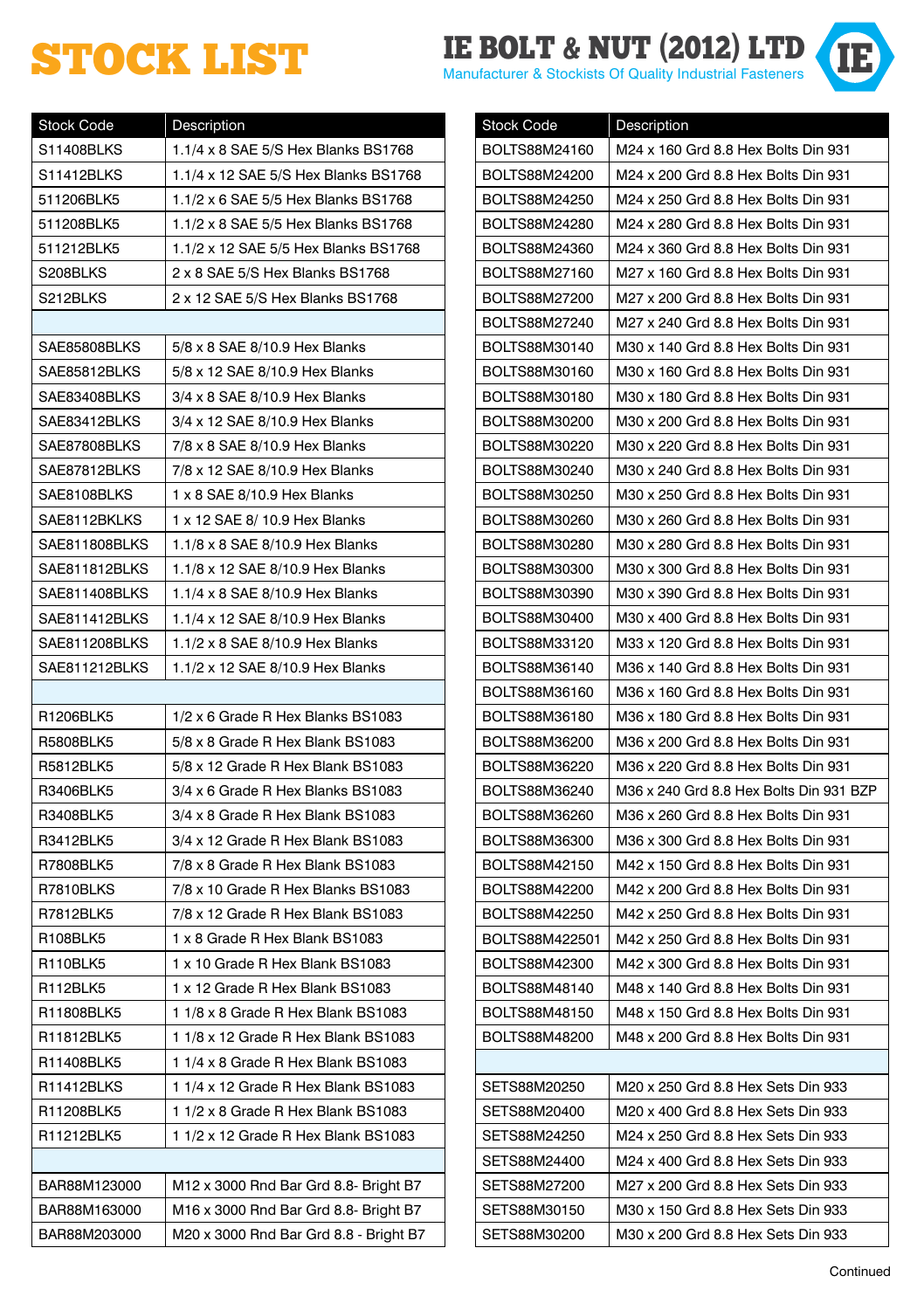## www.iebolt.co.uk

| <b>Stock Code</b> | Description                            |
|-------------------|----------------------------------------|
| SETS88M30300      | M30 x 300 Grd 8.8 Hex Sets Din 933     |
| SETS88M36150      | M36 x 150 Grd 8.8 Hex Sets Din 933     |
| SETS88M36200      | M36 x 200 Grd 8.8 Hex Sets Din 933     |
| SETS88M36300      | M36 x 300 Grd 8.8 Hex Sets Din 933     |
| SETS88M42150      | M42 x 150 Grd 8.8 Hex Sets Din 933     |
| SETS88M42200      | M42 x 200 Grd 8.8 Hex Sets Din 933     |
| SETS88M42250      | M42 x 250 Grd 8.8 Hex Sets Din 933     |
| SETS88M45150      | M45 x 150 Grd 8.8 Hex Sets Din 933     |
| SETS88M48150      | M48 x 150 Grd 8.8 Hex Sets Din 933     |
| SETS88M48250      | M48 x 250 Grd 8.8 Hex Sets Din 933     |
| SETS88M52200      | M52 x 200 Grd 8.8 Hex Sets Din 933     |
| SETS88M64300      | M64 x 300 Grd 8.8 Hex Sets Din 933     |
| SET588M64600      | M64 x 600 Grd 8.8 Hex Sets Din 933     |
|                   |                                        |
| SETS109M16140     | M16 x 140 Grd 10.9 Hex Sets Din 933    |
| SETS109M16150     | M16 x 150 Grd 10.9 Hex Sets Din 933    |
| SETS109M20100     | M20 x 100 Grd 10.9 Hex Sets Din 933    |
| SETS109M22150     | M22 x 150 Grd 10.9 hex Sets Din 933    |
| SETS109M24150     | M24 x 150 Grd 10.9 Hex Sets Din 933    |
| SETS109M27150     | M27 x 150 Grd 10.9 Hex Sets Din 933    |
| SETS109M30150     | M30 x 150 Grd 10.9 Hex Sets Din 933    |
| SETS109M33150     | M33 x 150 Grd 10.9 Hex Sets Din 933    |
| SETS109M36200     | M36 x 200 Grd 10.9 Hex Sets Din 933    |
| SETS109M42200     | M42 x 200 Grd 10.9 Hex Sets Din 933    |
|                   |                                        |
| SETS129M16100     | M16 x 100 Grd 12.9 Hex Set Din 933     |
| SETS129M20100     | M20 x 100 Grd 12.9 Hex Set Din 933     |
| SETS129M24150     | M24 x 150 Grd 12.9 Hex Set Din 933     |
| SETS129M27150     | M27 x 150 Grd 12.9 Hex Set Din 933     |
| SETS129M30150     | M30 x 150 Grd 12.9 Hex Set Din 933     |
| SETS129M36150     | M36 x 150 Grd 12.9 Hex Set Din 933     |
|                   |                                        |
| SETS88M12300      | M12 x 300 Grd 8.8 Hex Sets Din 933 BZP |
| Z88M14200SETSBZP  | M14 x 200 Grd 8.8 Hex Sets Din 933 BZP |
| Z88M16300SETS     | M16 x 300 Grd 8.8 Hex Sets Din 933 BZP |
| Z88M16500SETS     | M16 x 500 Grd 8.8 Hex Sets Din 933 BZP |
| Z88M20100SETS     | M20 x 100 Grd 8.8 Hex Sets Din 933 BZP |
| Z88M20200SETS     | M20 x 200 Grd 8.8 Hex Sets Din 933 BZP |
| Z88M20300SETS     | M20 x 300 Grd 8.8 Hex Sets Din 933 BZP |
| Z88M20400SETS     | M20 x 400 Grd 8.8 Hex Sets Din 933 BZP |
| Z88M20600SETS     | M20 x 600 Grd 8.8 Hex Sets Din 933 BZP |
| ZSET88M24200      | M24 x 200 Grd 8.8 Hex Sets Din 933 BZP |
| Z88M24300SETSBZP  | M24 x 300 Grd 8.8 Hex Sets Din 933 BZP |
| ZSETS88M24400     | M24 x 400 Grd 8.8 Hex Sets Din 933 BZP |
| Z88M30200SETS     | M30 x 200 Grd 8.8 Hex Sets Din 933 BZP |
| Z88M30300SETSBZP  | M30 x 300 Grd 8.8 Hex Sets Din 933 BZP |

| <b>Stock Code</b> | Description                             |
|-------------------|-----------------------------------------|
| ZSETS88M30400     | M30 x 400 Grd 8.8 Hex Sets Din 933 BZP  |
| Z88M33150SETS     | M33 x 150 Grd 8.8 Hex Sets Din 933 BZP  |
| ZSETS88M33200     | M33 x 200 Grd 8.8 Hex Sets Din 933 BZP  |
| Z88M33300SETS     | M33 x 300 Grd 8.8 Hex Sets Din 933 BZP  |
| ZSETS88M36100     | M36 x 100 Grd 8.8 Hex Sets Din 933 BZP  |
| Z88M36120SETSBZP  | M36 x 120 Grd 8.8 Hex Sets Din 933 BZP  |
| ZSETS88M36150     | M36 x 150 Grd 8.8 Hex Sets Din 933 BZP  |
| Z88M36200SETSBZP  | M36 x 200 Grd 8.8 Hex Sets Din 933 Galv |
| ZSETS88M36400     | M36 x 400 Grd 8.8 Hex Sets Din 933 BZP  |
| Z88M39200SETS     | M39 x 200 Grd 8.8 Hex Sets Din 933 BZP  |
| Z88M42200SETS     | M42 x 200 Grd 8.8 Hex Sets Din 933 BZP  |
| Z88M45200SETSBZP  | M45 x 200 Grd 8.8 Hex Sets Din 933 BZP  |
| ZSETS88M48200     | M48 x 200 Grd 8.8 Hex Sets Din 933 BZP  |
| Z88M52200SETS     | M52 x 200 Grd 8.8 Hex Sets Din 933 BZP  |
|                   |                                         |
| SKTCAP0243        | M24x300mm 12.9 Skt Capscrews Self Col   |
| SKTCAP0246        | M24x600mm 12.9 Skt Capscrews Self Col   |
| SKTCAP0303        | M30x300mm 12.9 Skt Capscrews Self Col   |
| SKTCAP0306        | M30x600mm 12.9 Skt Capscrews Self Col   |
| SKTCAP0363        | M36x300mm 12.9 Skt Capscrews Self Col   |
| SKTCAP0366        | M36x600mm 12.9 Skt Capscrews Self Col   |
|                   |                                         |
| SKTCAP0108        | 1 x 8 Skt Cap Blanks 1960 Series 12.9   |
| SKTCAP0112        | 1 x 12 Skt Cap Blank 1960 Series 12.9   |
| SKTCAP11208       | 1.1/2 x 8 Socket Cap Blanks 1960 Series |
| SKTCAP0218        | 2 x 18 Skt Cap Blanks 1960 Series 12.9  |
|                   |                                         |
| SQSQ88M241000     | M24 x 1000 Grd 8.8 SQ SQ Blanks BS7419  |
| SQSQ88M24750      | M24 x 750 Grd 8.8 SQ SQ Hex BS7419      |
| SQSQ88M301000     | M30 x 1000 Grd 8.8 SQ SQ Blanks BS7419  |
| SQSQ88M301200     | M30 x 1200 Grd 8.8 SQ SQ Blanks BS7419  |
| SQSQ88M301600     | M30 x 1600 Grd 8.8 Sq Sq Blanks BS7419  |
| SQSQ88M361000     | M36 x 1000 Grd 8.8 SQ SQ Blanks BS7419  |
| SQSQ88M361250     | M36 x 1250 Grd 8.8 SQ SQ Blanks BS7419  |
|                   |                                         |
| CUP88M12170       | M12 x 170 Grd 8.8 Cup Sq Bolts          |
| CUP88M16150       | M16 x 150 Grd 8.8 Cup Sq Blanks         |
| CUP88M1640        | M16 x 40 Grd 8.8 Cup Sq Bolts BZP       |
| CUP88M1645        | M16 x 45 Grd 8.8 Cup Sq Bolts BZP       |
| CUP88M20150       | M20 x 150 Grd 8.8 Cup Sq Blanks         |

CONTACT OUR SALES TEAM ON: Tel: 01535 444121

Email: sales@iebolt.co.uk **www.iebolt.co.uk**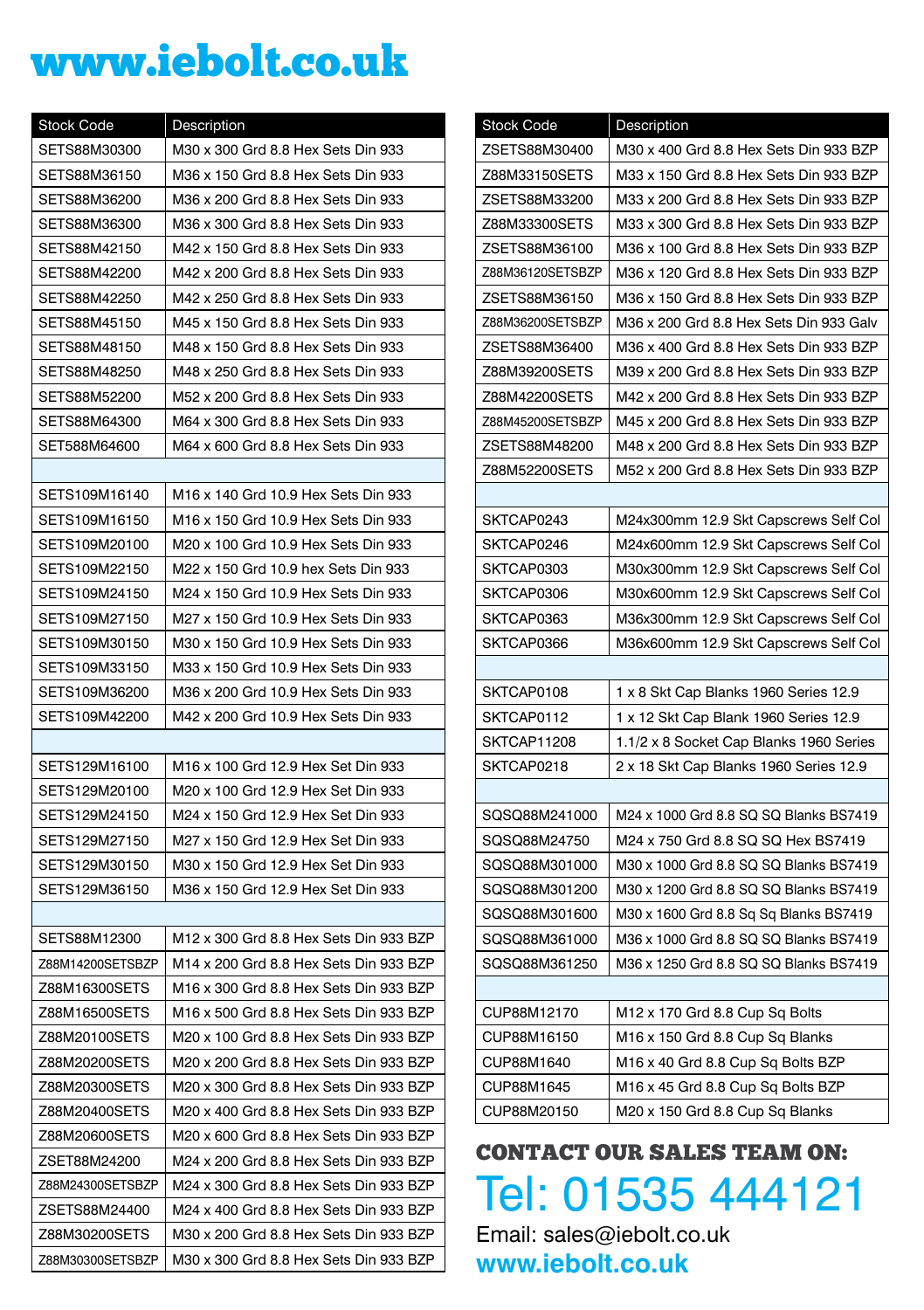**STOCK LIST STOCK STOCK MANUFACT ALL STOCK MANUFACT AS INCOLLUPT & NUT** 





This is to certify that the Quality Management System of

#### I E Bolt and Nut (2012) Limited

Location:

Unit 14, Alma Works, Alma Street, Cutler Heights, Bradford, BD4 9JE

Has been assessed and registered as meeting the requirements of

**BS EN ISO 9001: 2008** 

Permissible Exclusions: 7.3 Design & Development

Scope of Approval:

Stockholding, Manufacturing and Supply of Industrial Fasteners

EAC: 17, 29 NACE: DJ 28.74, G 51.52

for Chamber Certification Assessment Services Limited

 $Chairman \frac{3m}{6}$ 

Director Alanis.

Registration Number: 2013/683 Date of Initial Approval: 09 August 2013 Certificate Expiry: 09 August 2016



Further clarifications regarding the scope of this certificate and the applicability of ISO 9003 requirements<br>may be obtained by consulting this company. To check the company's continuing complision during<br>the fillocycle o

Registered office: Stown House, Netherstowe, Lichfield, Staffa WS13 6TJ, A company limited by shares. Registered in England No. 2996422